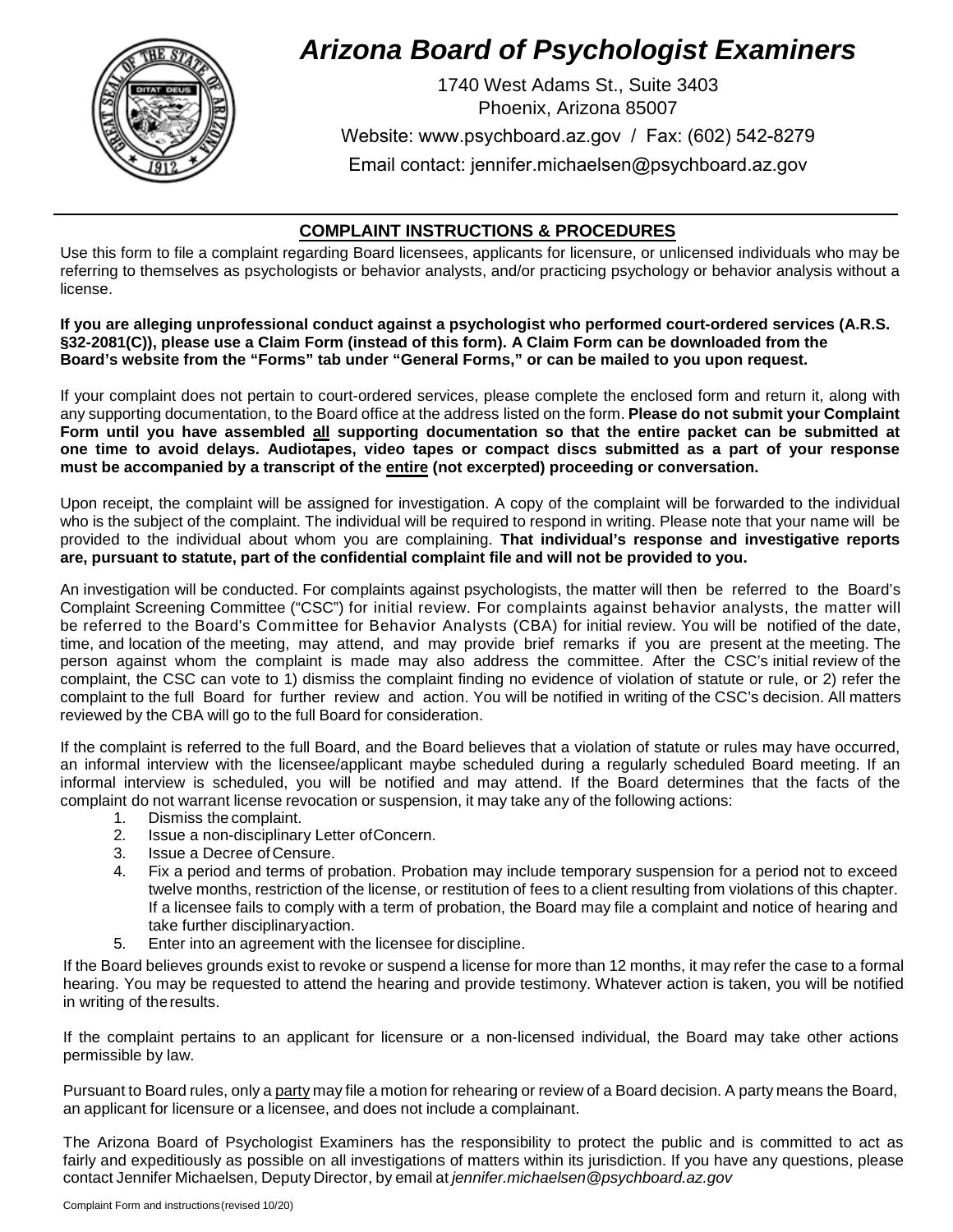

## *State of Arizona Board of Psychologist Examiners*

1740 West Adams St., Suite 3403 Phoenix, Arizona<sup>85007</sup> Phone: (602) 542-8159 Fax: (602) 542-8279 Contact[: jennifer.michaelsen@psychboard.az.gov](mailto:jennifer.michaelsen@psychboard.az.gov)

## **COMPLAINT FORM**

**Please type or print in ink and answer all questions. Return the completed original form, and one copy of all documents submitted.**

**Licensee, Applicant, or other individual who is the subject of the complaint:**

Name:

Business Name:

Business Address:

Business Phone Number:

Email Address:

#### **Complainant Information:**

Name:

Address:

Phone Number:

(where you wish to be contacted during business hours):

Email Address:

#### **SUMMARY OF ALLEGATION(S):**

Include as many specific details as possible (who, what, when, where, how, why). Include the date(s) of treatment and specific examples of the problems with the care and treatment. Attach any additional documentation and evidence that supports your allegations. If needed, use extra sheets of paper and sign each additional page. Please print clearly as the Board's review of your complaint will be delayed if we cannot read your writing.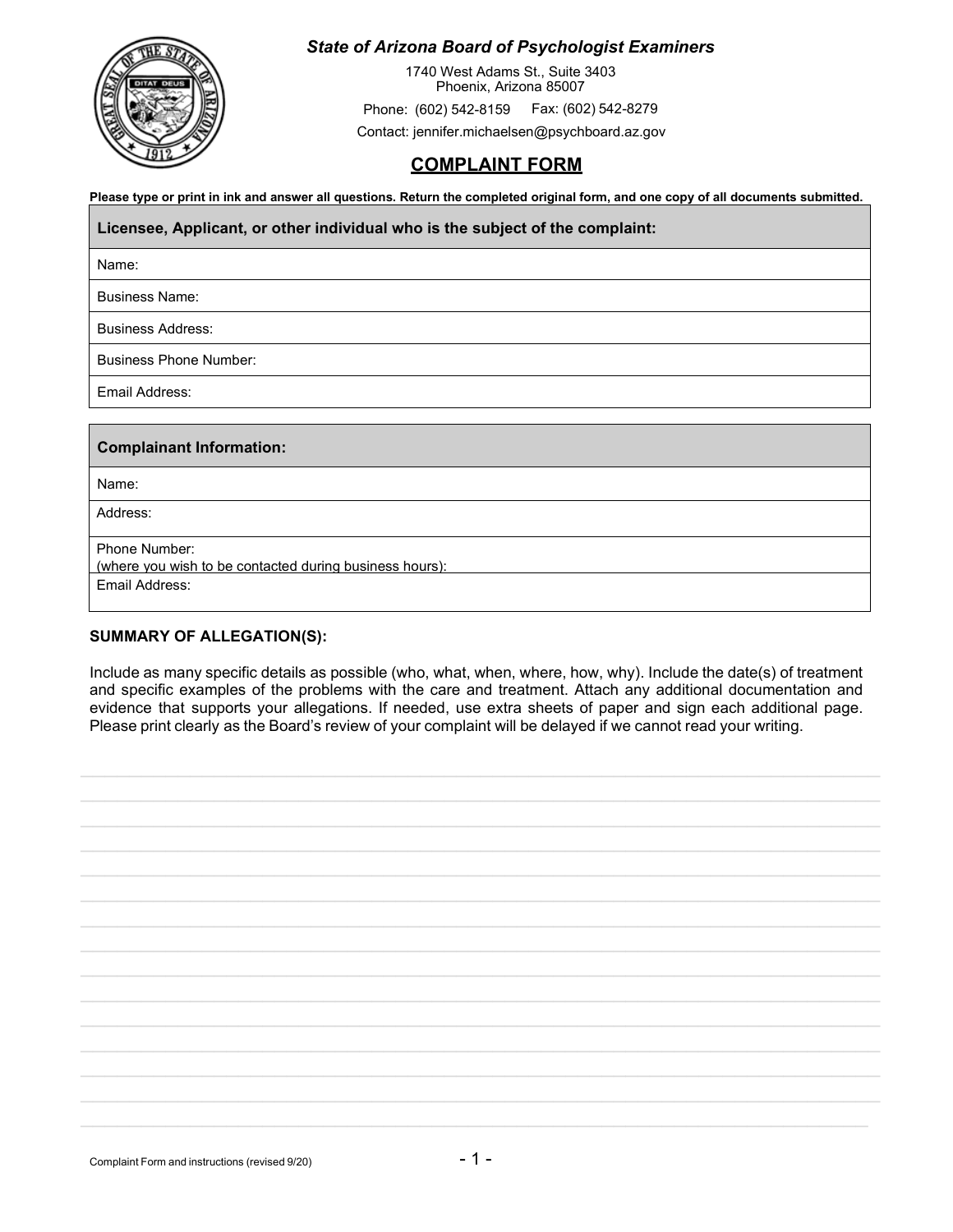(Attach additional pages if necessary)

Complaint Form and Instructions (revised 9/20)